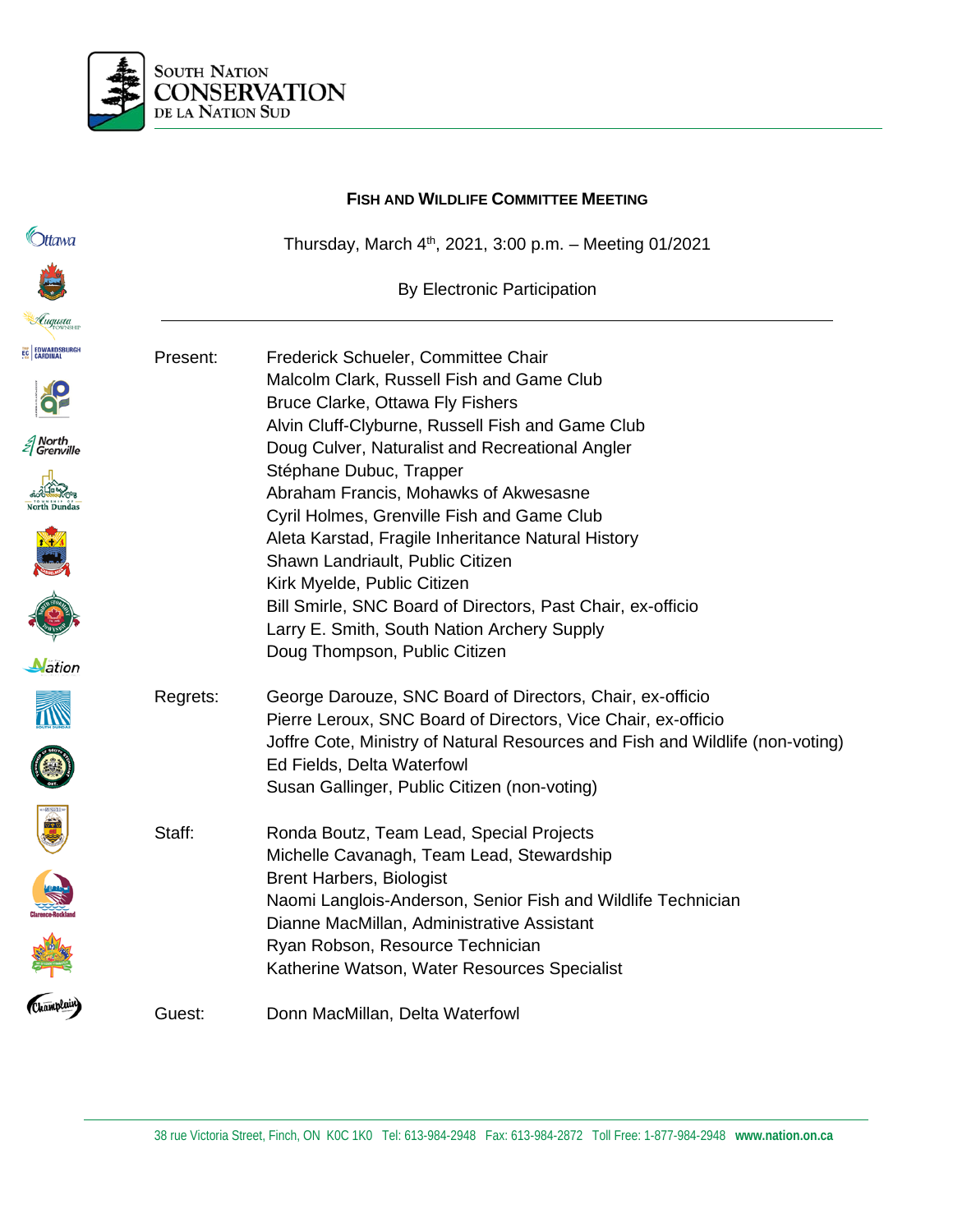

Fred Schueler, Committee Chair, called the Fish and Wildlife Committee meeting of March  $4<sup>th</sup>$ , 2021 to order at 3:00 p.m.

**Bill Smirle, Doug Culver, Shawn Landriault, and Doug Thompson joined the meeting at 3:04 p.m.**

## **APPROVAL OF FISH AND WILDLIFE COMMITTEE AGENDA**

RESOLUTION NO. FW-001/21 Moved by: Larry Smith

Seconded by: Doug Thompson

RESOLVED THAT: The Members approve the Fish and Wildlife Committee meeting agenda of March 4<sup>th</sup>, 2021 as submitted.

CARRIED

## **DECLARATION OF CONFLICT OF INTEREST**

There were no Declarations of Conflict of Interest.

#### **SNC FISH AND WILDLIFE PROJECT UPDATE – POWERPOINT PRESENTATION**

Staff presented Fish and Wildlife project and program updates.

## **APPROVAL OF THE FISH AND WILDLIFE COMMITTEE VIRTUAL MEETING MINUTES OF NOVEMBER 24TH, 2020**

 $\mathcal{L} = \{ \mathcal{L} = \{ \mathcal{L} = \{ \mathcal{L} = \mathcal{L} \} \mid \mathcal{L} = \{ \mathcal{L} = \{ \mathcal{L} = \mathcal{L} \} \mid \mathcal{L} = \{ \mathcal{L} = \{ \mathcal{L} = \mathcal{L} = \mathcal{L} = \{ \mathcal{L} = \mathcal{L} = \mathcal{L} = \mathcal{L} = \mathcal{L} = \mathcal{L} \} \}$ 

RESOLUTION NO. FW-002/21 Moved by: Shawn Landriault

Seconded by: Alvin Cluff-Clyburne

RESOLVED THAT: The Members approve the Fish and Wildlife Committee virtual meeting minutes of November 24<sup>th</sup>, 2020 as submitted.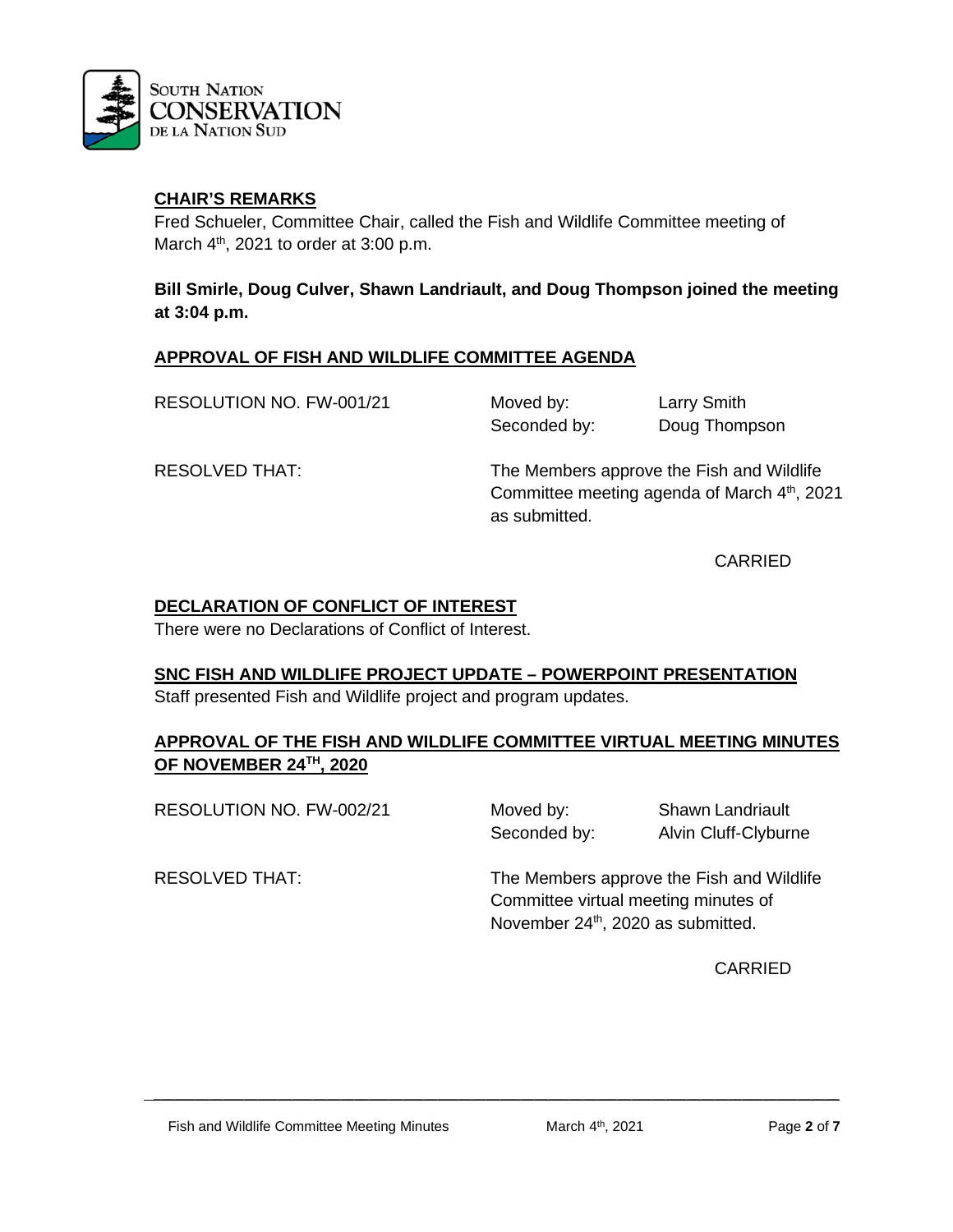

#### **NEW BUSINESS**

## **REQUEST FOR APPROVAL: ELECTION OF COMMITTEE CHAIR**

| RESOLUTION NO. FW-003/21 | Moved by:<br>Seconded by:                                                                                                                 | <b>Bruce Clarke</b><br><b>Malcolm Clark</b>                                                       |
|--------------------------|-------------------------------------------------------------------------------------------------------------------------------------------|---------------------------------------------------------------------------------------------------|
| <b>RESOLVED THAT:</b>    | Committee Chair; and                                                                                                                      | The Fish and Wildlife Committee appoint Ronda<br>Boutz, Team Lead, Special Projects as the Acting |
| <b>FURTHER THAT:</b>     | SNC Administrative By-law 15.3: 'All elections'<br>shall be in accordance with the Procedures for<br>Election of Officers' be adhered to. |                                                                                                   |

## CARRIED

Ronda Boutz, Acting Committee Chair, declared the Fish and Wildlife Committee Chair position vacant.

#### **ELECTION OF COMMITTEE CHAIR**

Call for nominations three times for election of Chair (no seconder required)

#### **First Call for Nominations:**

Moved by: Alvin Cluff-Clyburne Fred Schueler be nominated for Chair, Fish and Wildlife Committee.

Fred Schueler accepted the nomination of Chair, Fish and Wildlife Committee.

#### **Second Call for Nominations: None**

#### **Third Call for Nominations: None**

**Hearing none,** nominations closed for the position of Chair, Fish and Wildlife Committee.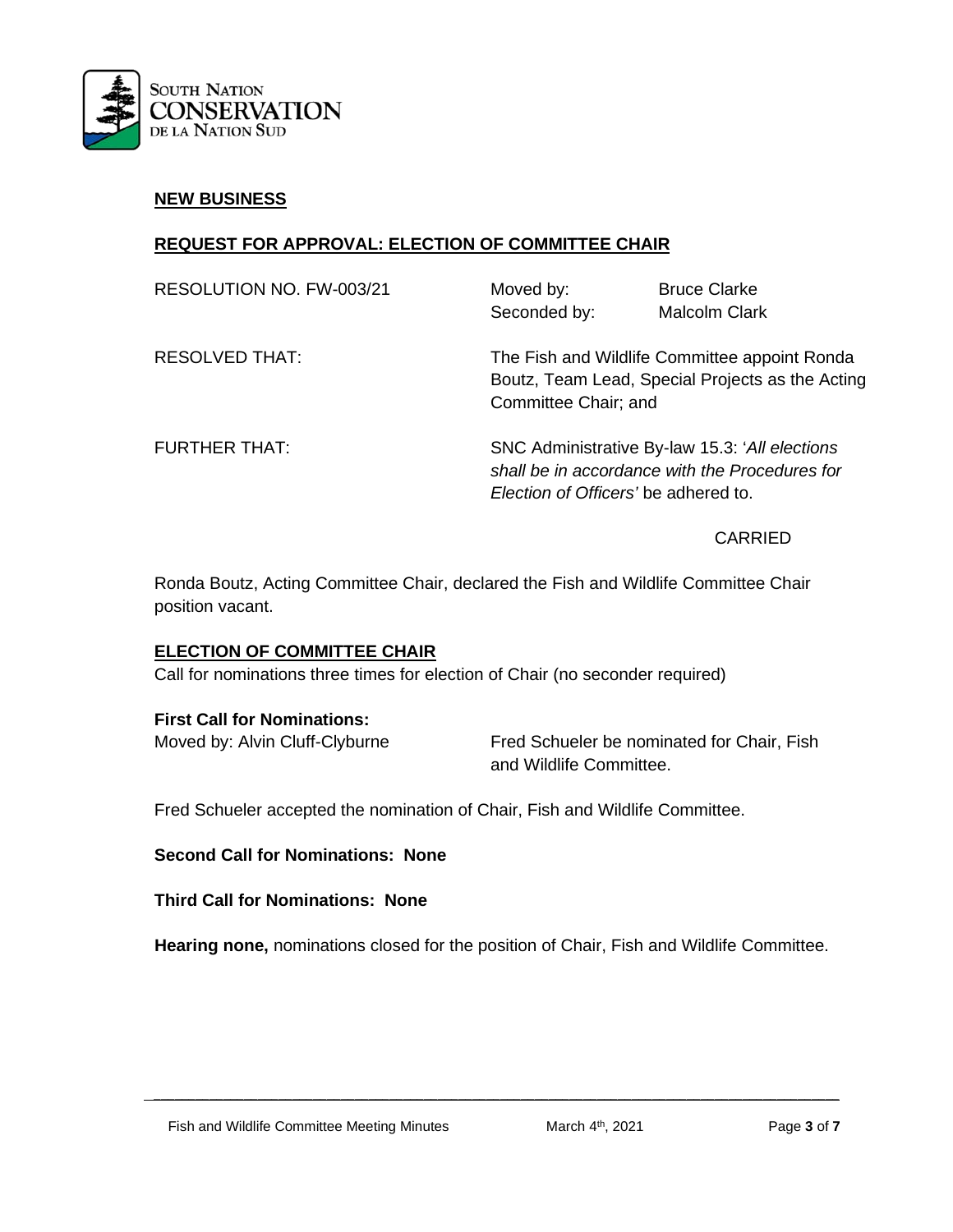

## **Approval of the following Motion**:

RESOLUTION NO. FC-004/2021 Moved by: Doug Thompson

Seconded by: Doug Culver

RESOLVED THAT: For the year 2021, and until the Joint Standing Committee meeting of 2022, that Fred Schueler be elected as Chair of the Fish and Wildlife Committee.

#### CARRIED

## **REQUEST FOR APPROVAL: 2021 COMMITTEE MEMBERS**

RESOLUTION NO. FW-005/21 Moved by: Larry Smith

Seconded by: Doug Thompson

RESOLVED THAT: The Fish and Wildlife Committee recommends the following Committee membership to the Board of Directors for 2021:

- Malcolm Clark, Russell Fish and Game Club
- Bruce Clarke, Ottawa Fly Fishers
- Alvin Cluff-Clyburne, Russell Fish and Game Club
- Joffre Cote, Ministry of Natural Resources and Fish and Wildlife, (non-voting)
- Doug Culver, Naturalist and Recreational Angler
- Stéphane Dubuc, Trapper
- Ed Fields, Delta Waterfowl
- Abraham Francis, Mohawks of Akwesasne
- Susan Gallinger, Public Citizen (non-voting)
- Cyril Holmes, Grenville Fish and Game Club
- Aleta Karstad, Fragile Inheritance Natural History
- Shawn Landriault, Public Citizen
- Kirk Myelde, Public Citizen
- **Frederick Schueler, Committee Chair**
- Larry Smith, South Nation Archery Supply
- Doug Thompson, Public Citizen
- George Darouze, SNC Chair, ex-officio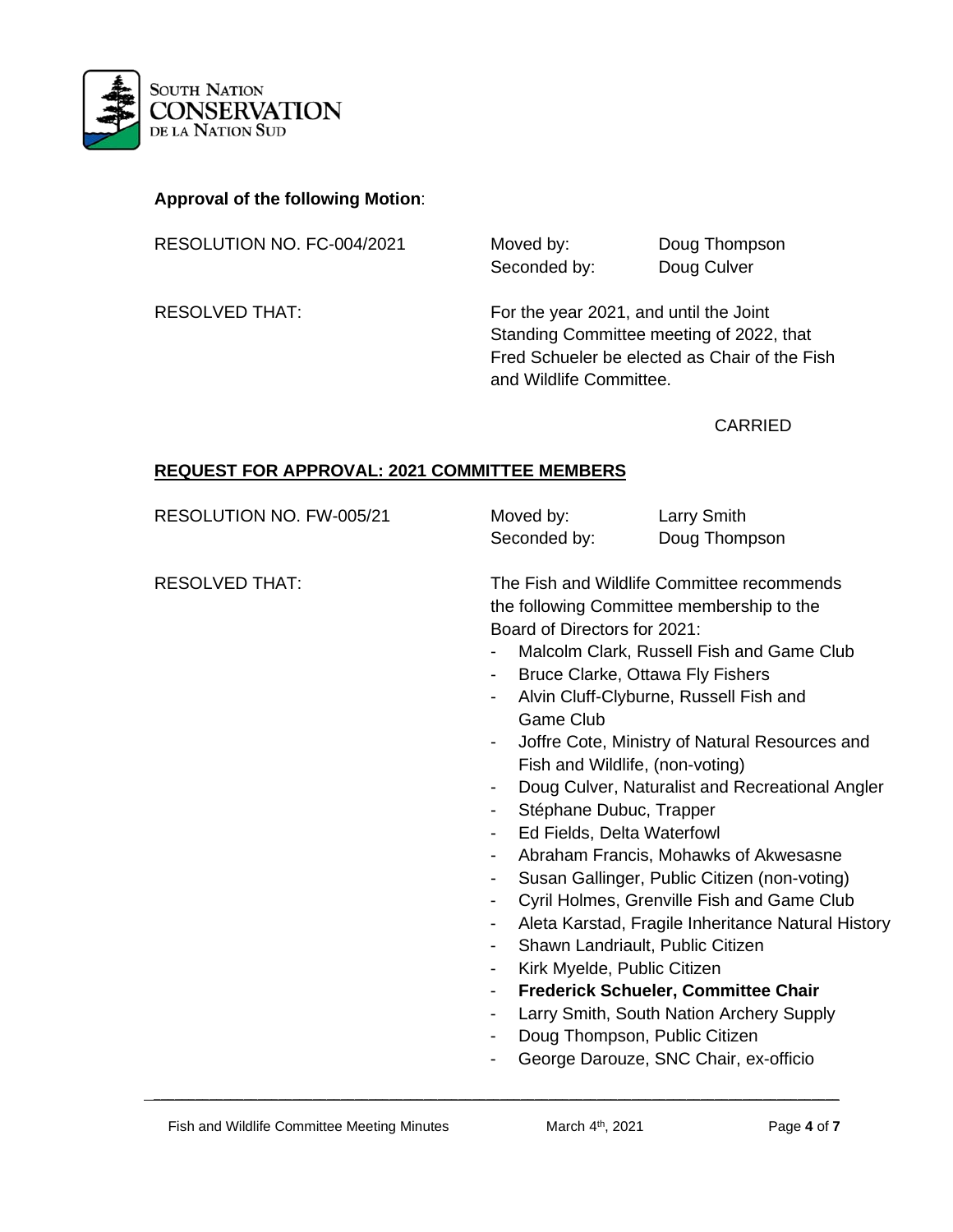

- Pierre Leroux, SNC Vice Chair, ex-officio
- Bill Smirle, SNC Past Chair, ex-officio

# **CARRIED**

# **UPDATE: 2021 STEWARDSHIP WORK PLAN**

| RESOLUTION NO. FW-006/21 | Moved by:                                                                                                               | Alvin Cluff-Clyburne |  |
|--------------------------|-------------------------------------------------------------------------------------------------------------------------|----------------------|--|
|                          | Seconded by:                                                                                                            | Doug Thompson        |  |
| <b>RESOLVED THAT:</b>    | The Fish and Wildlife Committee receive and file<br>the 2021 Stewardship Work Plan update; and                          |                      |  |
| <b>FURTHER THAT:</b>     | The Fish and Wildlife Committee provide<br>comments for consideration on the 2022<br>Stewardship Workplan deliverables. |                      |  |

CARRIED

#### **UPDATE: INDIGENOUS PARTNERSHIPS**

RESOLUTION NO. FW-007/21 Moved by: Bruce Clarke

Seconded by: Kirk Myelde

RESOLVED THAT: The Fish and Wildlife Committee receive and file the Indigenous Partnerships update report.

CARRIED

# **UPDATE: EMERALD ASH BORER PARASITOID RELEASE PROJECT**

RESOLUTION NO. FW-008/21 Moved by: Alvin Cluff-Clyburne

Seconded by: Larry Smith

 $\mathcal{L} = \{ \mathcal{L} = \{ \mathcal{L} = \{ \mathcal{L} = \mathcal{L} \} \mid \mathcal{L} = \{ \mathcal{L} = \{ \mathcal{L} = \mathcal{L} \} \mid \mathcal{L} = \{ \mathcal{L} = \{ \mathcal{L} = \mathcal{L} = \mathcal{L} = \{ \mathcal{L} = \mathcal{L} = \mathcal{L} = \mathcal{L} = \mathcal{L} = \mathcal{L} \} \}$ 

RESOLVED THAT: The Fish and Wildlife Committee receive and file the update on the Emerald Ash Borer Parasitoid Release Project.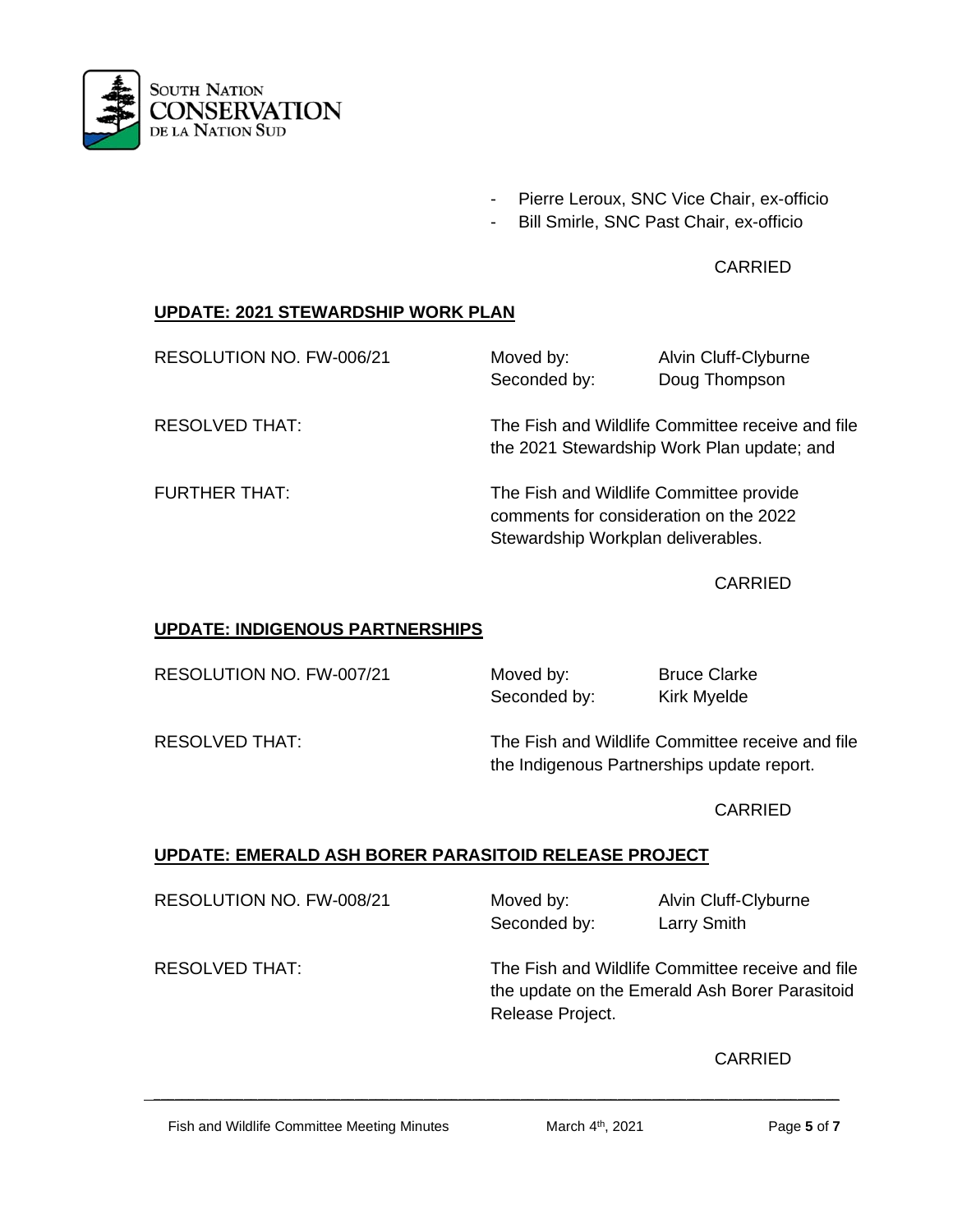

# **UPDATE: FUNDING SUBMISSIONS**

RESOLUTION NO. FW-009/21 Moved by: Alvin Cluff-Clyburne

Seconded by: Malcolm Clark

RESOLVED THAT: The Fish and Wildlife Committee receive and file the grant submission update.

CARRIED

## **CORRESPONDENCE**

a. Conservation Ontario's Comments on the Drainage Act Regulator Proposal

#### **ROUNDTABLE DISCUSSIONS**

## **A. COMMUNITY ENGAGEMENT ACTIVITIES**

Donn MacMillan, Delta Waterfowl

- − Youth hunt cancelled for 2021 due to COVID pandemic.
- − Using alternate approaches: installation and monitoring of 22 duck nesting boxes
- − Early stages of developing a new initiative to develop wood box kits to be offered to watershed youth. Hoping to coordinate with SNC to administer this new initiative.

Abraham Francis

- − World Wetlands Day:
	- o Hosted an online; experienced difficulties with online format and considering using YouTube in future.
	- o More successful with intergeneration water dialogues; produced good discussions on relationships with water; a lot of participation.

#### Fred Schueler

- − Working with North Grenville "Blue Communities" program
- − Ontario River Keeper: measuring salt in water as a result of road salt application; showing some effects; noted residual Champlain Lake seawater in parts of South Nation watershed.
- − Researched hydro lines in Limerick forest; found native phragmites, which would have established during the original hydro line construction.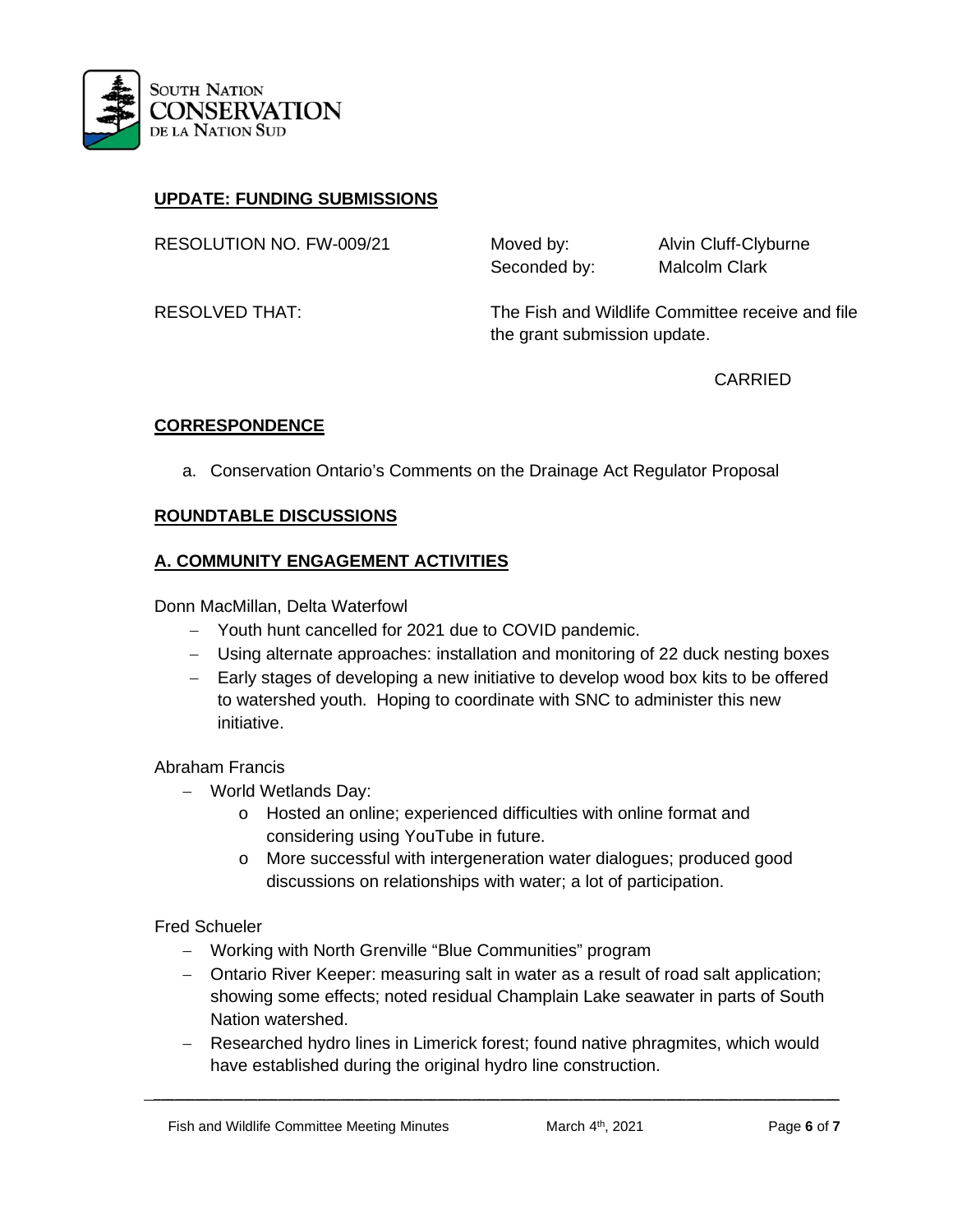

## **B. WATERSHED MONITORING REPORT**

Larry Smith

− Noted moose tracks, west of Williamsburg dump – November and December and west of Monkland. More details in submitted email report.

## **DATE OF NEXT MEETING**

• June  $1<sup>st</sup>$ , 2021, virtual, at 3:00 p.m.

## **ADJOURNMENT**

RESOLUTION NO. FW-011/21 Moved by: Doug Thompson

RESOLVED THAT: The Fish and Wildlife Committee meeting of March 4<sup>th</sup>, 2021 be adjourned at 4:28 p.m.

CARRIED

Fred Schueler, The Contract of the Ronda Boutz,

\_\_\_\_\_\_\_\_\_\_\_\_\_\_\_\_\_\_\_\_\_\_\_\_\_\_\_ \_\_\_\_\_\_\_\_\_\_\_\_\_\_\_\_\_\_\_\_\_\_\_\_\_\_

Committee Chair. Team Lead, Special Projects.

/dm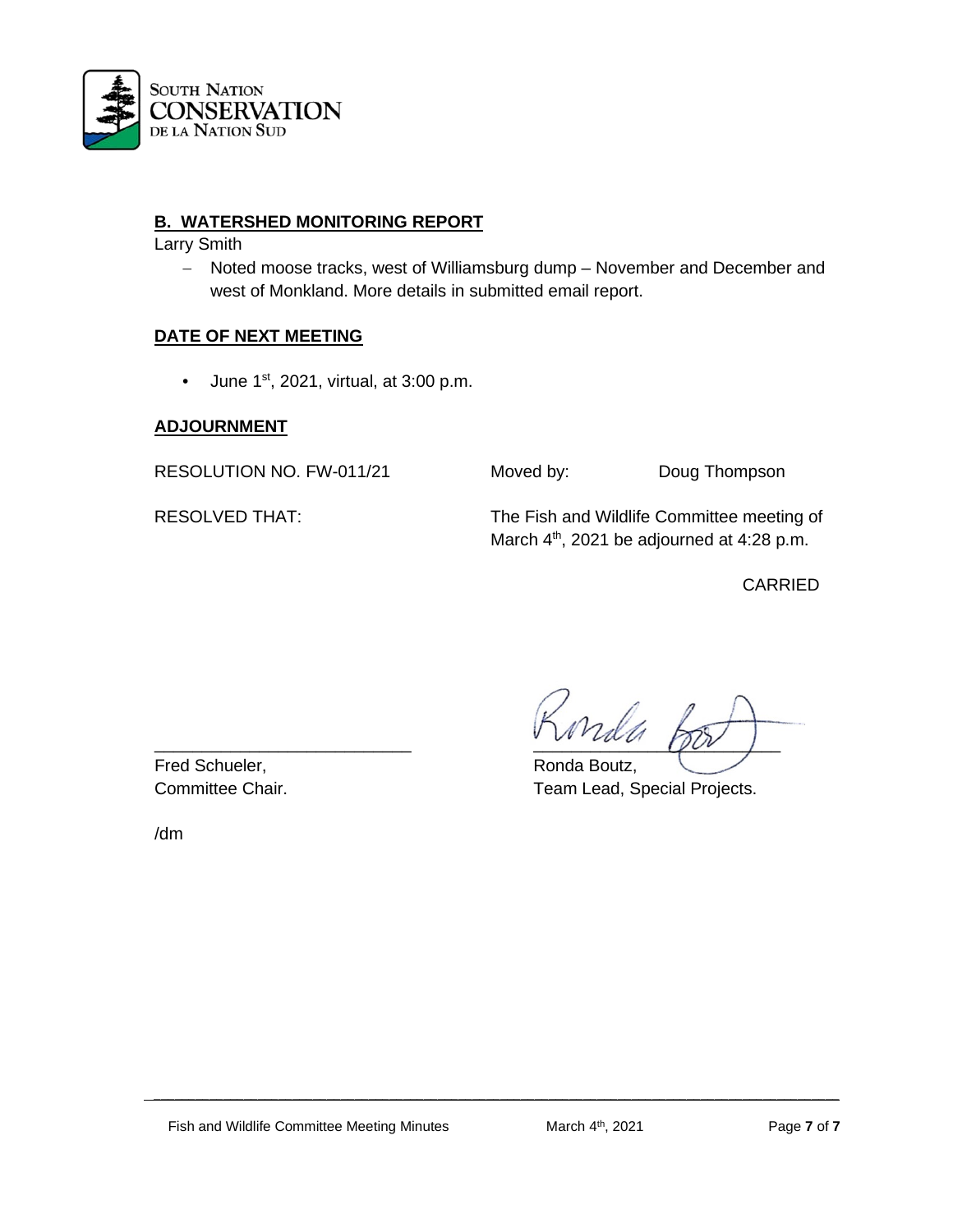

|                      | <b>FISH AND WILDLIFE COMMITTEE MEETING</b> |                                                                                                                                                                        |  |  |
|----------------------|--------------------------------------------|------------------------------------------------------------------------------------------------------------------------------------------------------------------------|--|--|
| Ottawa               |                                            | Thursday, June $1^{st}$ , 2021, 3:00 p.m. - Meeting 02/21                                                                                                              |  |  |
|                      |                                            | <b>By Electronic Participation</b>                                                                                                                                     |  |  |
| Luqusta              |                                            |                                                                                                                                                                        |  |  |
| EC EDWARDSBURGH      | Present:                                   | Frederick Schueler, Committee Chair<br>Malcolm Clark, Russell Fish and Game Club                                                                                       |  |  |
|                      |                                            | Bruce Clarke, Ottawa Fly Fishers<br>Alvin Cluff-Clyburne, Russell Fish and Game Club                                                                                   |  |  |
| North<br>  Grenville |                                            | Joffre Cote, Ministry of Natural Resources and Fish and Wildlife (non-voting)<br>Doug Culver, Naturalist and Recreational Angler                                       |  |  |
|                      |                                            | Stéphane Dubuc, Trapper<br>Abraham Francis, Mohawks of Akwesasne                                                                                                       |  |  |
|                      |                                            | Aleta Karstad, Fragile Inheritance Natural History<br>Shawn Landriault, Public Citizen                                                                                 |  |  |
|                      |                                            | Kirk Myelde, Public Citizen                                                                                                                                            |  |  |
|                      |                                            | Bill Smirle, SNC Board of Directors, Past Chair, ex-officio<br>Larry Smith, South Nation Archery Supply                                                                |  |  |
| <b>Nation</b>        |                                            | Doug Thompson, Public Citizen                                                                                                                                          |  |  |
|                      | Regrets:                                   | George Darouze, SNC Board of Directors, Chair, ex-officio<br>Ed Fields, Delta Waterfowl                                                                                |  |  |
|                      |                                            | Pierre Leroux, SNC Board of Directors, Vice Chair, ex-officio                                                                                                          |  |  |
|                      | Absent:                                    | Susan Gallinger, Public Citizen (non-voting)<br>Cyril Holmes, Grenville Fish and Game Club                                                                             |  |  |
| 震                    | Staff:                                     | Carl Bickerdike, Team Lead, Corporate Services                                                                                                                         |  |  |
|                      |                                            | Ronda Boutz, Team Lead, Special Projects<br>Hope Boyle, Stewardship Student                                                                                            |  |  |
| Champlain            |                                            | Michelle Cavanagh, Team Lead, Stewardship<br>Martin De Langy, Invasive Species Summer Technician<br><b>Brent Harbers, Watershed Biologist</b>                          |  |  |
|                      |                                            | Naomi Langlois-Anderson, Senior Fish and Wildlife Technician<br>Dianne MacMillan, Administrative Assistant<br>Katherine Watson, Water Resources Specialist, Monitoring |  |  |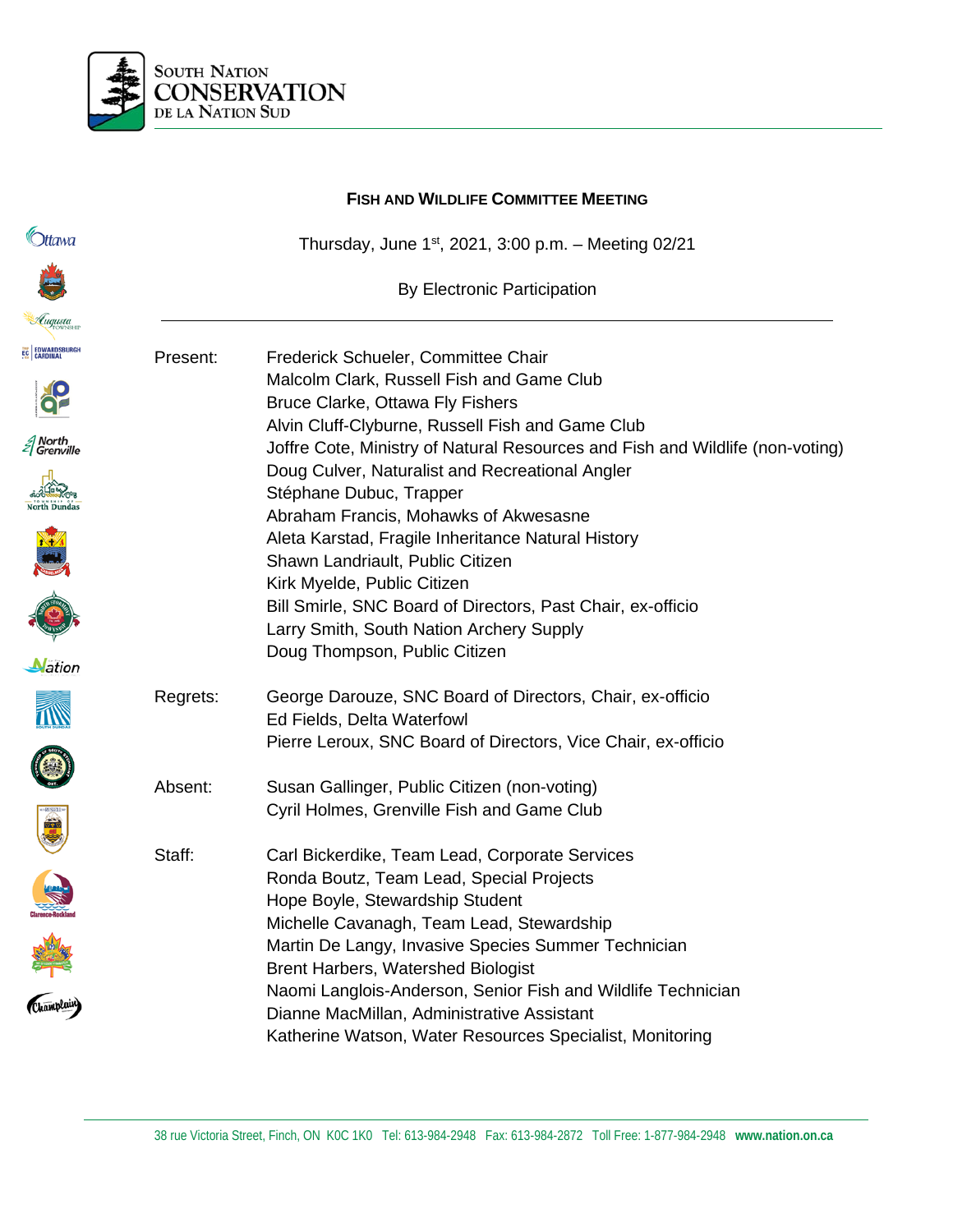

Fred Schueler, Committee Chair, called the Fish and Wildlife Committee meeting of June 1<sup>st</sup>, 2021 to order at 3:00 p.m. The Chair noted the abundance of mystery snails observed due to low water conditions.

#### **APPROVAL OF FISH AND WILDLIFE COMMITTEE AGENDA**

RESOLUTION NO. FW-012/21 Moved by: Alvin Cluff-Clyburne

Seconded by: Larry Smith

RESOLVED THAT: The Members approve the Fish and Wildlife Committee meeting agenda of June 1st, 2021 as amended.

CARRIED

# **DECLARATION OF CONFLICT OF INTEREST**

There were no Declarations of Conflict of Interest.

**SNC FISH AND WILDLIFE PROJECT UPDATE – POWERPOINT PRESENTATION**

Staff presented fish and wildlife project and program updates.

# **Doug Thompson joined the meeting at 3:15 p.m.**

# **APPROVAL OF THE FISH AND WILDLIFE COMMITTEE VIRTUAL MEETING MINUTES OF MARCH 4TH, 2021**

 $\mathcal{L} = \{ \mathcal{L} = \{ \mathcal{L} = \{ \mathcal{L} = \mathcal{L} \} \mid \mathcal{L} = \{ \mathcal{L} = \{ \mathcal{L} = \mathcal{L} \} \mid \mathcal{L} = \{ \mathcal{L} = \{ \mathcal{L} = \mathcal{L} = \mathcal{L} = \{ \mathcal{L} = \mathcal{L} = \mathcal{L} = \mathcal{L} = \mathcal{L} = \mathcal{L} \} \}$ 

RESOLUTION NO. FW-013/21 Moved by: Doug Thompson

Seconded by: Stéphane Dubuc

RESOLVED THAT: The Members approve the Fish and Wildlife Committee virtual meeting minutes of March 4<sup>th</sup>, 2021 as submitted.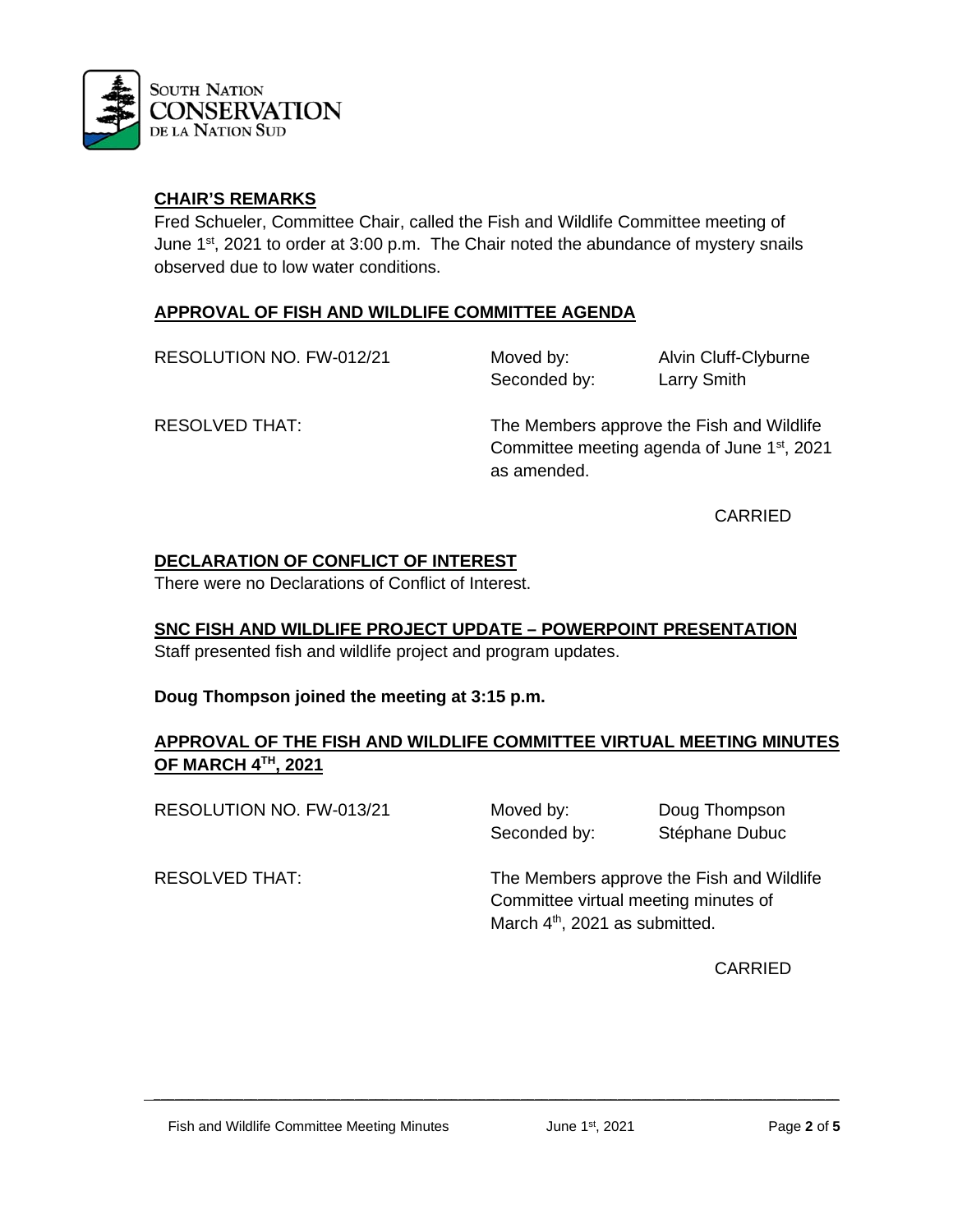

#### **NEW BUSINESS**

## **REQUEST FOR APPROVAL: OFAH SUMMER STUDENT WORK PLAN**

RESOLUTION NO. FW-014/21 Moved by: Bruce Clarke Seconded by: Alvin Cluff-Clyburne

RESOLVED THAT: The Fish and Wildlife Committee approve the OFAH Summer Student Work Plan.

CARRIED

# **UPDATE: ENVIRONMENT AND CLIMATE CHANGE CANADA PARTNERSHIP**

RESOLUTION NO. FW-015/21 Moved by: Malcolm Clark Seconded by: Shawn Landriault

RESOLVED THAT: The Fish and Wildlife Committee receive and file the Environment and Climate Change Canada Partnership update report.

#### CARRIED

# **UPDATE: GRASSLAND INITIATIVE – SNC 164**

RESOLUTION NO. FW-016/21 Moved by: Alvin Cluff-Clyburne

Seconded by: Doug Culver

RESOLVED THAT: The Fish and Wildlife Committee receive and file the Grassland Initiative – SNC 164 update.

CARRIED

# **UPDATE: 2021 MONITORING**

RESOLUTION NO. FW-017/21 Moved by: Malcolm Clark

 $\mathcal{L} = \{ \mathcal{L} = \{ \mathcal{L} = \{ \mathcal{L} = \mathcal{L} \} \mid \mathcal{L} = \{ \mathcal{L} = \{ \mathcal{L} = \mathcal{L} \} \mid \mathcal{L} = \{ \mathcal{L} = \{ \mathcal{L} = \mathcal{L} = \mathcal{L} = \{ \mathcal{L} = \mathcal{L} = \mathcal{L} = \mathcal{L} = \mathcal{L} = \mathcal{L} \} \}$ 

Seconded by: Doug Thompson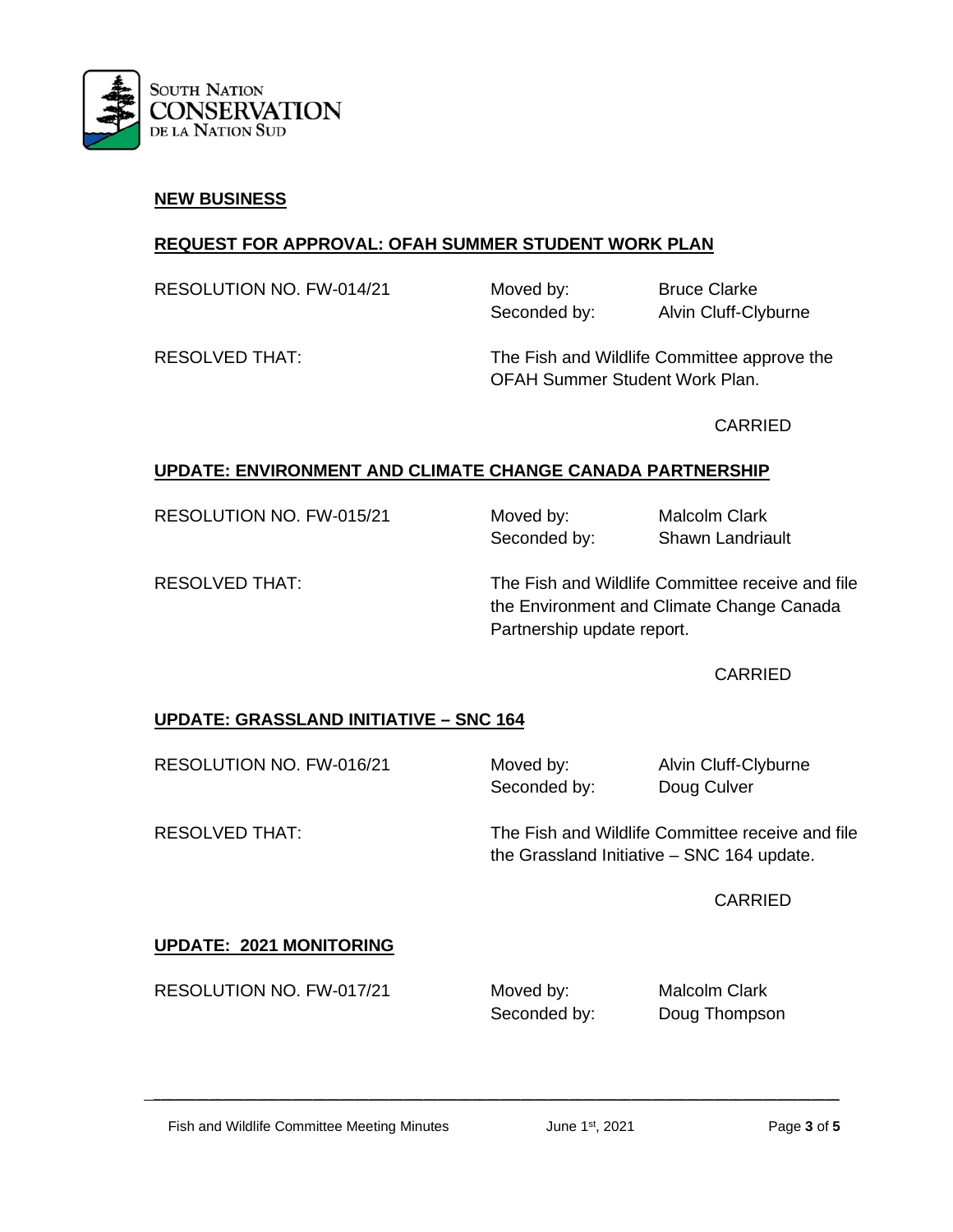

RESOLVED THAT: The Fish and Wildlife Committee receive and file the 2021 Monitoring update.

# CARRIED

# **UPDATE: FUNDING SUBMISSIONS**

RESOLUTION NO. FW-018/21 Moved by: Kirk Myelde

Seconded by: Larry Smith

RESOLVED THAT: The Fish and Wildlife Committee receive and file the grant submission update.

CARRIED

# **UPDATE:** *CONSERVATION AUTHORITIES ACT* **(VERBAL)**

Angela Coleman, General Manager/Secretary-Treasurer, provided the Fish and Wildlife Committee Members with an update on the *Conservation Authorities Act*.

# **CORRESPONDENCE**

a. Michael Rankin Distinguished Canadian Herpetologist Award

# **ROUNDTABLE DISCUSSIONS**

# **A. COMMUNITY ENGAGEMENT ACTIVITIES**

Abraham Francis

• Acknowledgement of the remains of 215 indigenous children discovered in British Columbia; sympathy extended for all communities involved

Bruce Clarke

- Ottawa Flyfishers wish to be involved in the SNC fish camps if they proceed
- In support of SNC's positive and optimistic approach to the *CA Act* changes

Aleta Karstad

• Informed Committee Members that Chair Fred has been very active educating the public on Facebook, and with weekly articles in the North Grenville Times,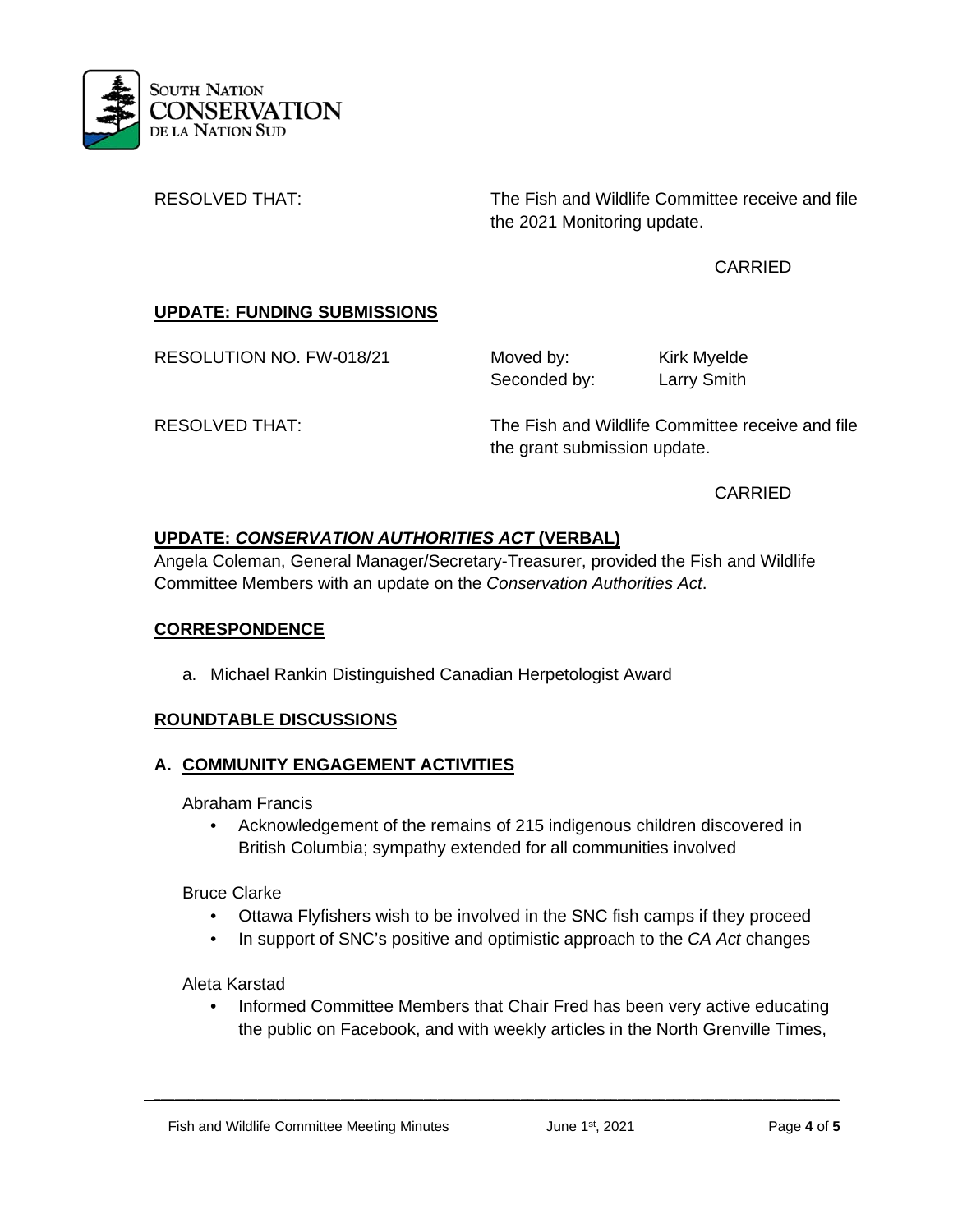

regarding different invasive species that have been observed. A great deal of interest from the public, and input of invasive species information.

• Many comments noted on the recent frost effects, and importance of documenting seasonality changes due to climate change

Fred Schueler

- North Grenville Environmental Advisory Committee: Engaged in many environmental programs with the public and Council. Information will be shared with Committee Members
- Researching the possibility of developing a brochure or book on the status of invasive species

## **B. WATERSHED MONITORING REPORT**

The Chair encouraged Committee Members to fill out the monitoring forms and share them with Members.

#### **DATE OF NEXT MEETING**

• September  $7<sup>th</sup>$ , 2021 at 3:00 p.m. The meeting is currently planned as virtual, if any changes occur Committee Members will be notified.

#### **ADJOURNMENT**

RESOLUTION NO. FW-019/21 Moved by: Alvin Cluff-Clyburne

RESOLVED THAT: The Fish and Wildlife Committee meeting of June  $1<sup>st</sup>$ , 2021 be adjourned at 4:56 p.m.

CARRIED

Fred Schueler, The Contract of the Ronda Boutz,

 $\frac{1}{2}$ 

Committee Chair. Team Lead, Special Projects.

/dm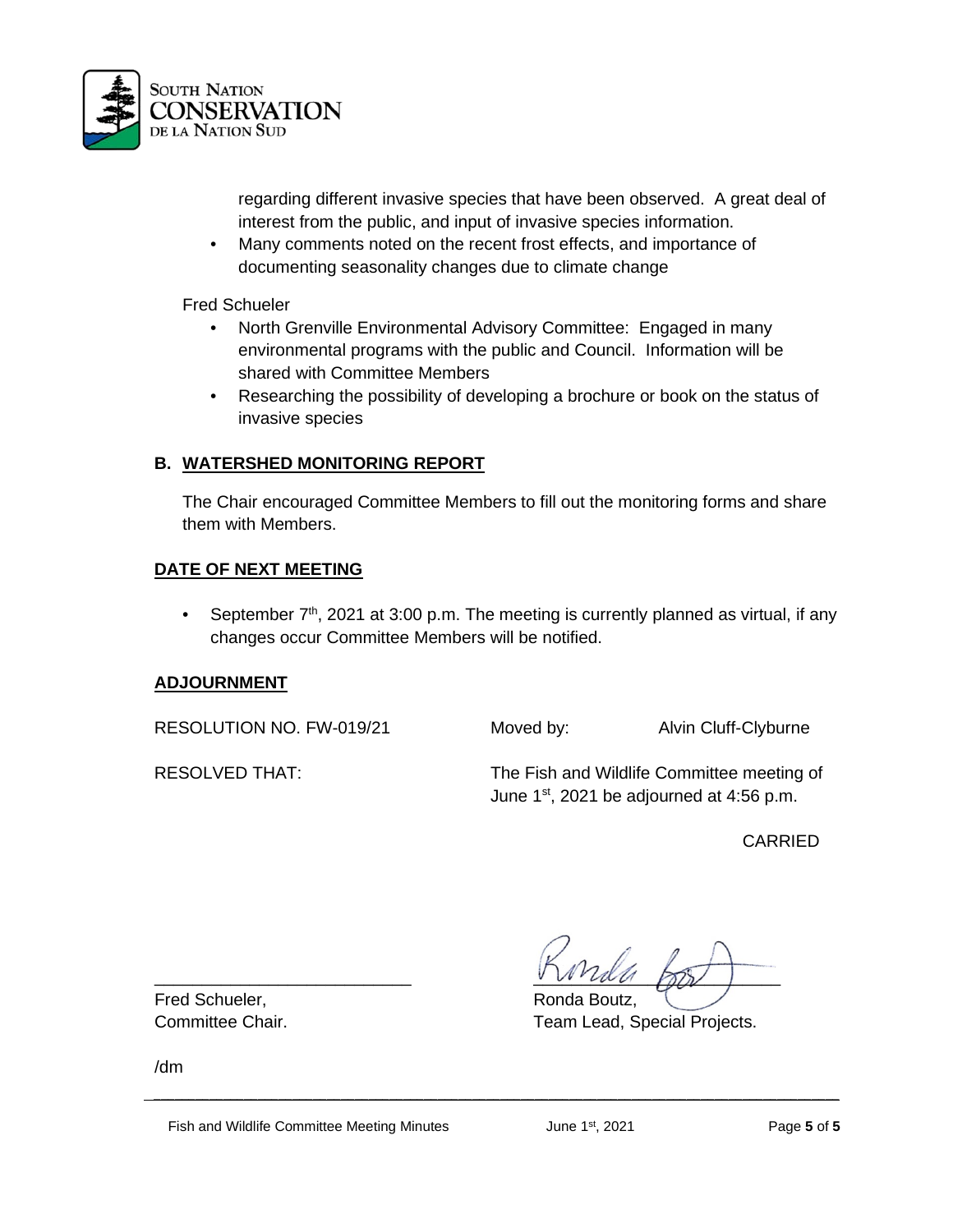

|                                      |          | <b>FISH AND WILDLIFE COMMITTEE MEETING</b>                                                                 |  |  |
|--------------------------------------|----------|------------------------------------------------------------------------------------------------------------|--|--|
| <b>D</b> ttawa                       |          | Tuesday, September $7th$ , 2021, 3:00 p.m. - Meeting 03/21                                                 |  |  |
|                                      |          | <b>By Electronic Participation</b>                                                                         |  |  |
| Luqusta                              |          |                                                                                                            |  |  |
| EC EDWARDSBURGH                      | Present: | Frederick Schueler, Committee Chair                                                                        |  |  |
|                                      |          | Malcolm Clark, Russell Fish and Game Club                                                                  |  |  |
|                                      |          | Bruce Clarke, Ottawa Fly Fishers<br>Alvin Cluff-Clyburne, Russell Fish and Game Club                       |  |  |
| <i>≦</i> North<br><i>≦</i> Grenville |          | Joffre Cote, Ministry of Norther Development, Mines, Natural Resources and                                 |  |  |
|                                      |          | Fish and Wildlife (non-voting)                                                                             |  |  |
|                                      |          | Doug Culver, Naturalist and Recreational Angler                                                            |  |  |
|                                      |          | Abraham Francis, Mohawks of Akwesasne                                                                      |  |  |
|                                      |          | Aleta Karstad, Fragile Inheritance Natural History<br>Shawn Landriault, Public Citizen                     |  |  |
|                                      |          | Bill Smirle, SNC Board of Directors, Past Chair, ex-officio                                                |  |  |
|                                      |          | Larry Smith, South Nation Archery Supply                                                                   |  |  |
|                                      |          | Doug Thompson, Public Citizen                                                                              |  |  |
| <b>N</b> ation                       | Regrets: | Cyril Holmes, Grenville Fish and Game Club                                                                 |  |  |
|                                      |          | Kirk Myelde, Public Citizen                                                                                |  |  |
|                                      |          | George Darouze, SNC Board of Directors, Chair, ex-officio                                                  |  |  |
|                                      |          | Pierre Leroux, SNC Board of Directors, Vice Chair, ex-officio                                              |  |  |
|                                      | Absent:  | Stéphane Dubuc, Trapper                                                                                    |  |  |
|                                      |          | Ed Fields, Delta Waterfowl                                                                                 |  |  |
| 鳳                                    |          | Susan Gallinger, Public Citizen (non-voting)                                                               |  |  |
|                                      | Staff:   | Carl Bickerdike, Team Lead, Corporate Services                                                             |  |  |
|                                      |          | Ronda Boutz, Team Lead, Special Projects                                                                   |  |  |
|                                      |          | Michelle Cavanagh, Team Lead, Stewardship                                                                  |  |  |
|                                      |          | Shannon Gutoskie, Communications Specialist                                                                |  |  |
|                                      |          | <b>Brent Harbers, Watershed Biologist</b>                                                                  |  |  |
|                                      |          | Naomi Langlois-Anderson, Senior Fish and Wildlife Technician<br>Dianne MacMillan, Administrative Assistant |  |  |
|                                      |          | Ryan Robson, Resource Technician                                                                           |  |  |
|                                      | Guest:   | John Sliter, President, Friends of Hoople Creek                                                            |  |  |
|                                      |          | Carey Runions, Director, Friends of Hoople Creek                                                           |  |  |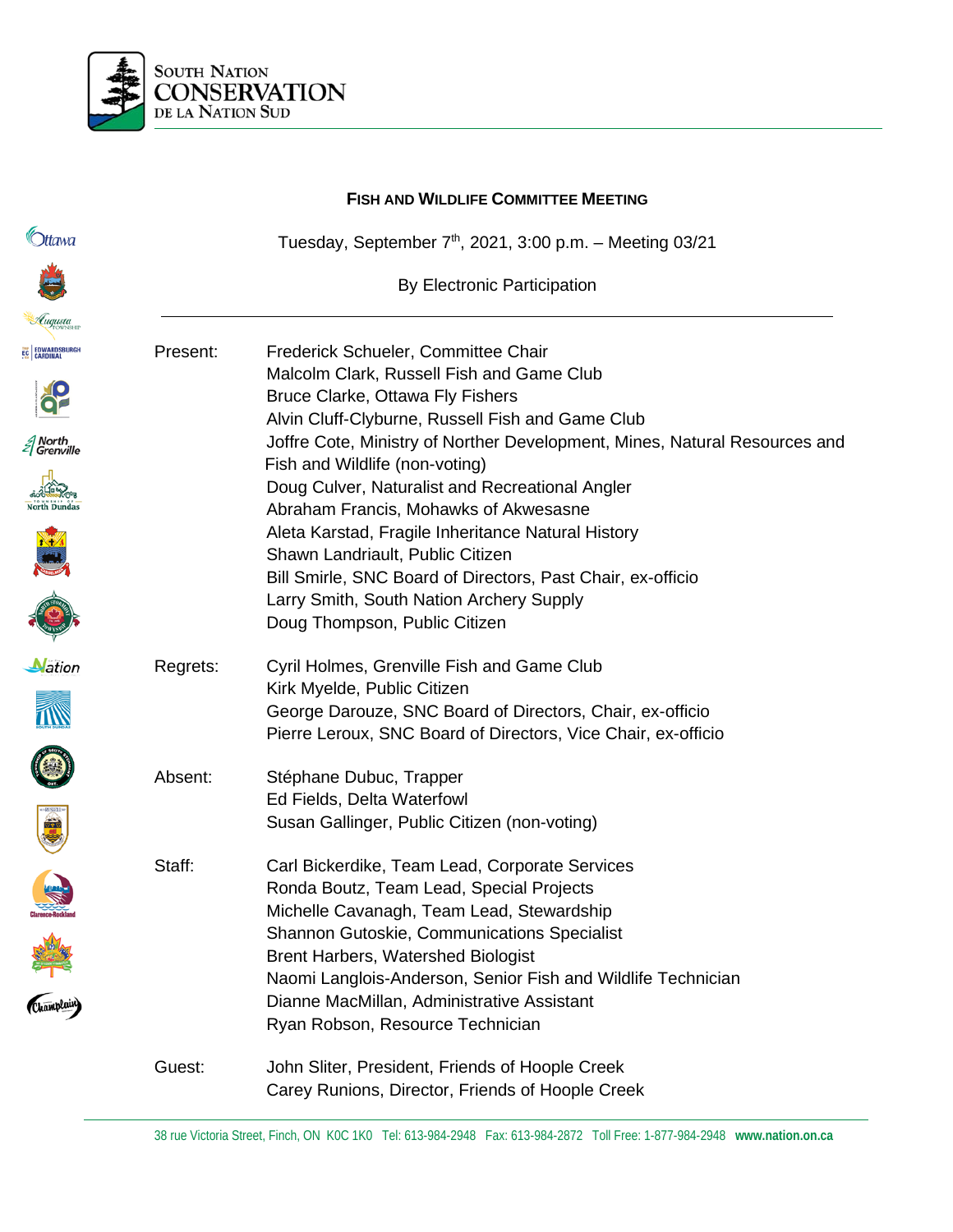

Fred Schueler, Committee Chair, called the Fish and Wildlife Committee meeting of September  $7<sup>th</sup>$ , 2021 to order at 3:00 p.m. and welcomed the delegation from the Friends of Hoople Creek.

**Alvin Cluff-Clyburne and Abraham Francis joined the meeting at 3:05 p.m.**

## **APPROVAL OF FISH AND WILDLIFE COMMITTEE AGENDA**

RESOLUTION NO. FW-020/21 Moved by: Doug Thompson

Seconded by: Bruce Clarke

RESOLVED THAT: The Members approve the Fish and Wildlife Committee meeting agenda of September  $7<sup>th</sup>$ , 2021 as submitted.

CARRIED

## **DECLARATION OF CONFLICT OF INTEREST**

There were no Declarations of Conflict of Interest.

#### **SNC FISH AND WILDLIFE PROJECT UPDATE – POWERPOINT PRESENTATION**

Staff presented fish and wildlife project and program updates.

#### **Bill Smirle, joined the meeting at 3:31 p.m.**

# **DELEGATION: FRIENDS OF HOOPLE CREEK**

John Sliter, President and Carey Runions, Director, representing the Friends of Hoople Creek updated the Fish and Wildlife Committee Members on the status of the fish population in Hoople Creek.

#### **ROUNDTABLE DISCUSSIONS**

# **A. COMMUNITY ENGAGEMENT ACTIVITIES**

Bill Smirle

• Reminded Committee Members to submit 2022 Budget input to staff members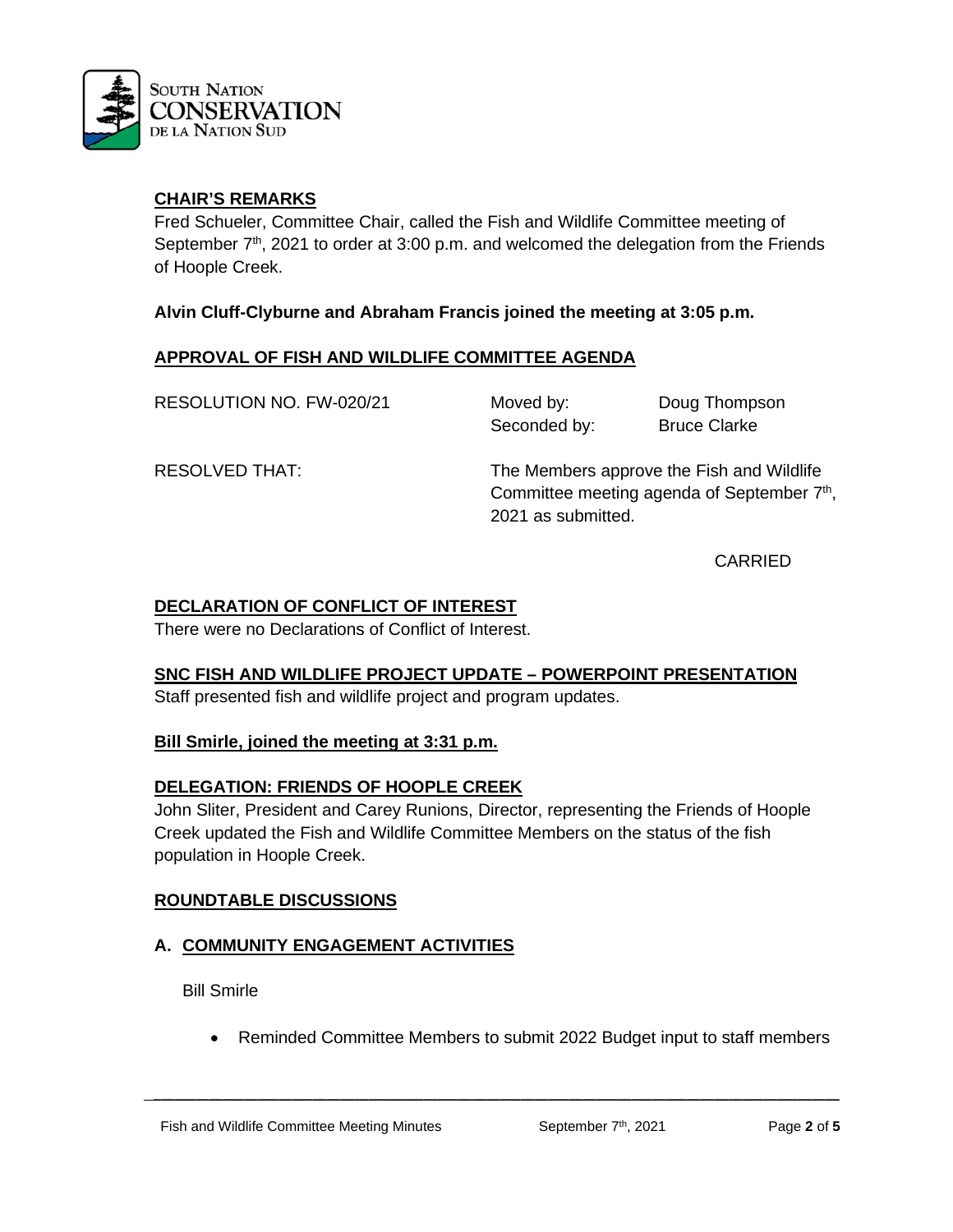

#### Abraham Francis

- Youth mobilization project; 3 students hired for the summer
- Working with the St. Lawrence River Institute on Fish identification
- Shoreline restoration project completed
- Climate change work on-going
- Collaborating with Clarkson University on the Reason Project
- Flood risk project with SNC finished

#### Fred Schueler

- Following the progress of insects as a bio control agent
- Watershed monitoring: reduction of Purple Loosestrife; possibly more this year as beetles not as active this year
- Publishing local article on invasives; will circulate to Members
- Working on poison parsnip: current control efforts are herbicide and cutting; Webworms work better as they consume a large percentage of seeds; pupate are in the stems of poison parsnip, therefore by cutting or using herbicide, the worms cannot be effective

# **B. WATERSHED MONITORING REPORT**

There were no monitoring reports submitted.

# **APPROVAL OF THE FISH AND WILDLIFE COMMITTEE MEETING MINUTES OF JUNE 1ST, 2021**

| RESOLUTION NO. FW-021/21 | Moved by:<br>Seconded by:                                                                                                      | <b>Larry Smith</b><br>Alvin Cluff-Clyburne |  |
|--------------------------|--------------------------------------------------------------------------------------------------------------------------------|--------------------------------------------|--|
| <b>RESOLVED THAT:</b>    | The Members approve the Fish and Wildlife<br>Committee virtual meeting minutes of<br>June 1 <sup>st</sup> , 2021 as submitted. |                                            |  |

 $\mathcal{L} = \{ \mathcal{L} = \{ \mathcal{L} = \{ \mathcal{L} = \mathcal{L} \} \mid \mathcal{L} = \{ \mathcal{L} = \{ \mathcal{L} = \mathcal{L} \} \mid \mathcal{L} = \{ \mathcal{L} = \{ \mathcal{L} = \mathcal{L} = \mathcal{L} = \{ \mathcal{L} = \mathcal{L} = \mathcal{L} = \mathcal{L} = \mathcal{L} = \mathcal{L} \} \}$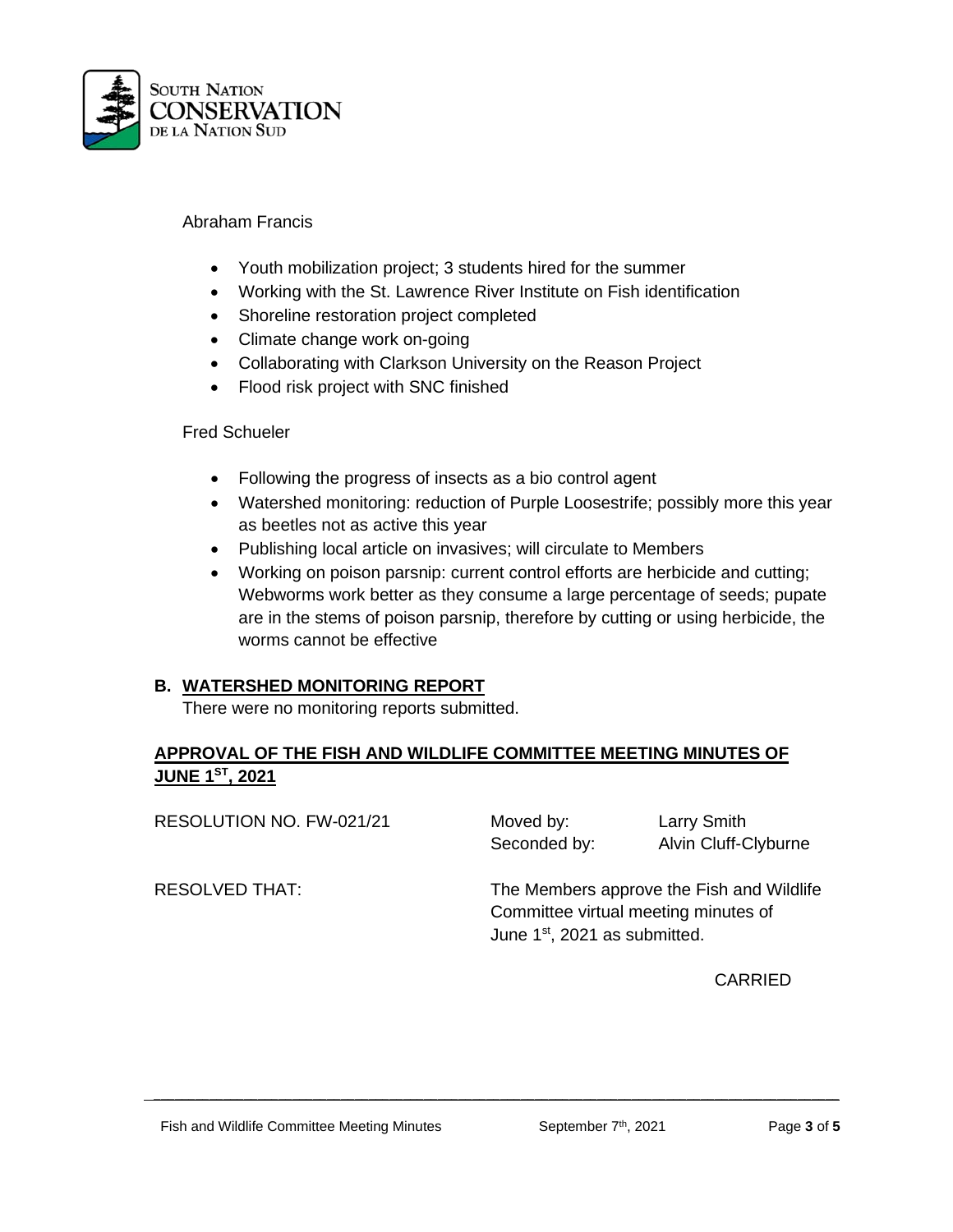

#### **NEW BUSINESS**

## **UPDATE: DUCKS UNLIMITED CANADA PARTNERSHIP**

RESOLUTION NO. FW-022/21 Moved by: Doug Thompson Seconded by: Shawn Landriault

RESOLVED THAT: The Fish and Wildlife Committee receive and file the Ducks Unlimited Canada Partnership update.

CARRIED

# **UPDATE: OPG REGIONAL BIODIVERSITY PROGRAM**

RESOLUTION NO. FW-023/21 Moved by: Malcolm Clark

Seconded by: Alvin Cluff-Clyburne

RESOLVED THAT: The Fish and Wildlife Committee receive and file the OPG Regional Biodiversity Program update.

CARRIED

# **UPDATE: FUNDING SUBMISSIONS**

RESOLUTION NO. FW-024/21 Moved by: Bill Smirle Seconded by: Alvin Cluff-Clyburne

RESOLVED THAT: The Fish and Wildlife Committee receive and file the grant submission update; and

FURTHER THAT: The Committee Members congratulate the exceptional efforts of staff regarding grant submissions.

**CARRIED** 

# **DATE OF NEXT MEETING**

November 30<sup>th</sup>, 2021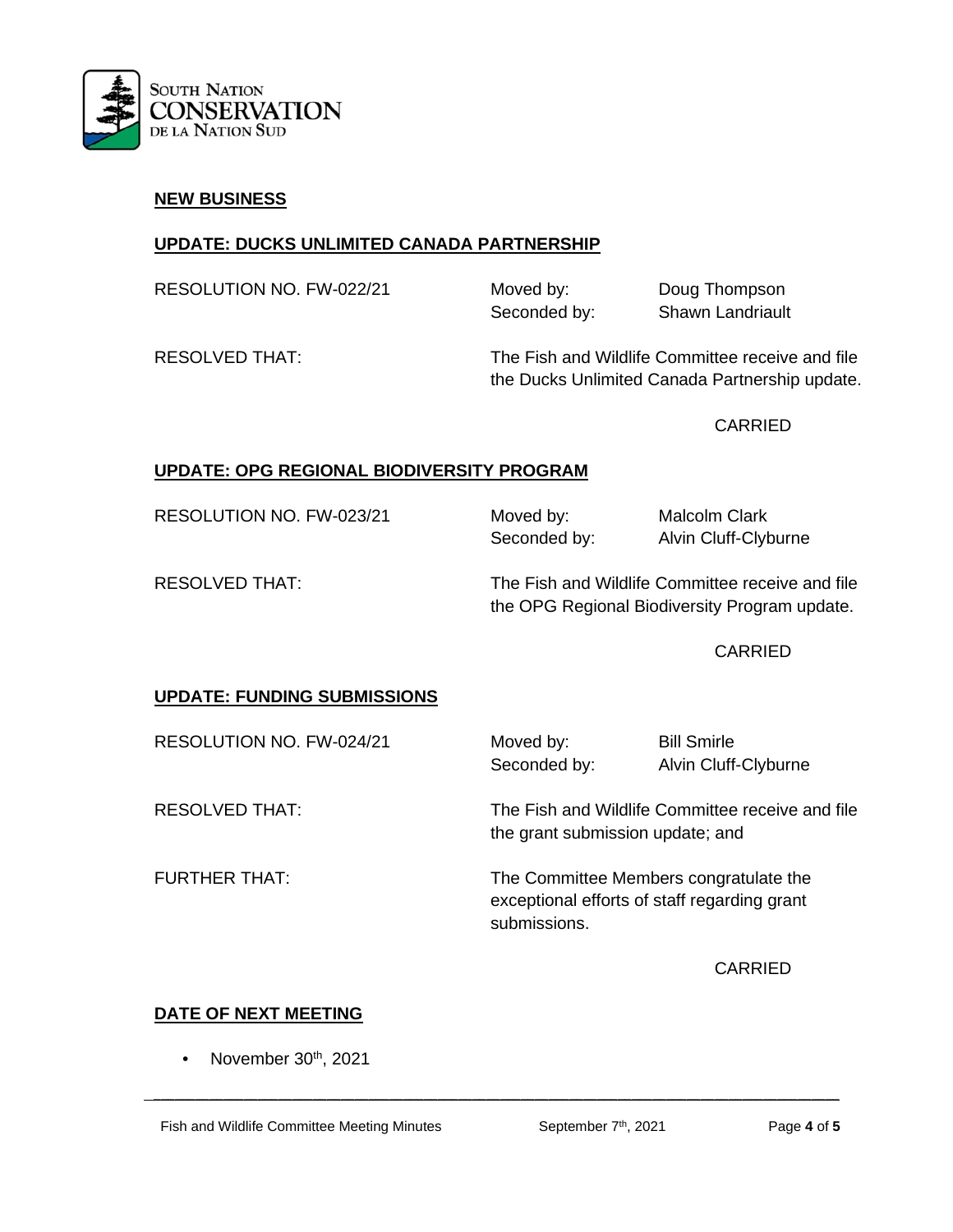

# **ADJOURNMENT**

RESOLUTION NO. FW-025/21 Moved by: Malcolm Clarke

RESOLVED THAT: The Fish and Wildlife Committee meeting of September 7<sup>th</sup>, 2021 be adjourned at 4:20 p.m.

CARRIED

 $\mathsf{V}\mathsf{V}\mathsf{V}\mathsf{U}\mathsf{U}\mathsf{U}\mathsf{P}\mathsf{Y}$ 

Committee Chair. Team Lead, Special Projects.

Fred Schueler, The Contract of the Ronda Boutz,

/dm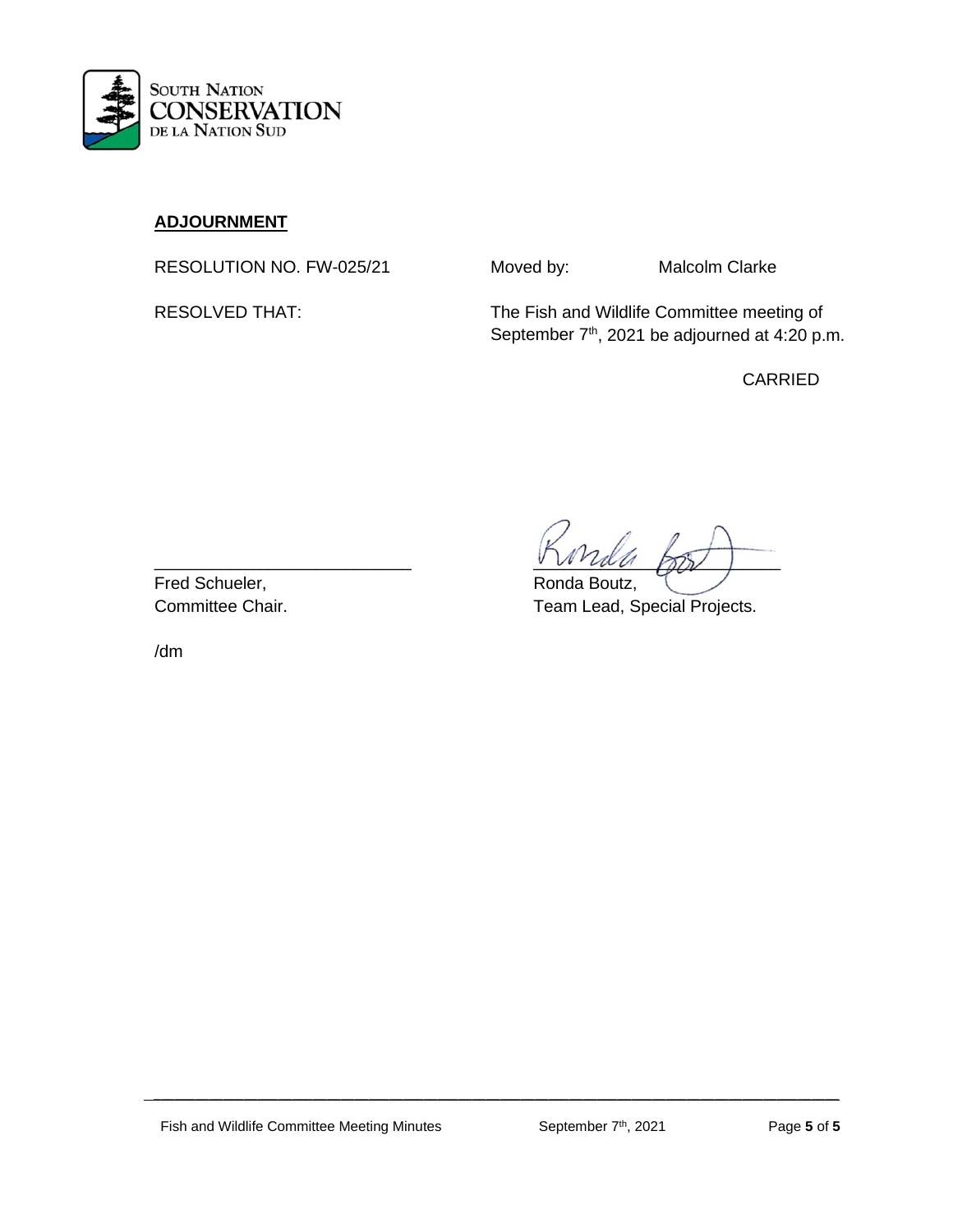

|                        | <b>FISH AND WILDLIFE COMMITTEE MEETING</b> |                                                                                              |  |
|------------------------|--------------------------------------------|----------------------------------------------------------------------------------------------|--|
| <b>Ottawa</b>          |                                            | Tuesday, November 30th, 2021, 3:00 p.m. - Meeting 04/21                                      |  |
|                        |                                            | By Electronic Participation                                                                  |  |
| Lugusta                |                                            |                                                                                              |  |
| <b>EC EDWARDSBURGH</b> | Present:                                   | Frederick Schueler, Committee Chair                                                          |  |
|                        |                                            | Malcolm Clark, Russell Fish and Game Club                                                    |  |
|                        |                                            | Alvin Cluff-Clyburne, Russell Fish and Game Club                                             |  |
|                        |                                            | Doug Culver, Naturalist and Recreational Angler                                              |  |
| North<br>  Grenville   |                                            | Stephan Dubuc, Trapper                                                                       |  |
|                        |                                            | Aleta Karstad, Fragile Inheritance Natural History                                           |  |
| <b>North Dundas</b>    |                                            | Shawn Landriault, Public Citizen                                                             |  |
|                        |                                            | Kirk Myelde, Public Citizen                                                                  |  |
|                        |                                            | Bill Smirle, SNC Board of Directors, Past Chair, ex-officio<br>Doug Thompson, Public Citizen |  |
|                        |                                            |                                                                                              |  |
|                        | Regrets:                                   | Bruce Clarke, Ottawa Fly Fishers                                                             |  |
|                        |                                            | Cyril Holmes, Grenville Fish and Game Club                                                   |  |
|                        |                                            | Joffre Cote, Ministry of Norther Development, Mines, Natural Resources and                   |  |
| <b>N</b> ation         |                                            | Fish and Wildlife (non-voting)                                                               |  |
|                        |                                            | Abraham Francis, Mohawks of Akwesasne                                                        |  |
|                        |                                            | Susan Gallinger, Public Citizen (non-voting)                                                 |  |
|                        |                                            | George Darouze, SNC Board of Directors, Chair, ex-officio                                    |  |
|                        |                                            | Pierre Leroux, SNC Board of Directors, Vice Chair, ex-officio                                |  |
|                        |                                            | Larry Smith, South Nation Archery Supply                                                     |  |
| <b>WAR</b>             | Staff:                                     | Angela Coleman, General Manager/Secretary-Treasurer                                          |  |
|                        |                                            | Carl Bickerdike, Team Lead, Corporate Services                                               |  |
|                        |                                            | Ronda Boutz, Team Lead, Special Projects                                                     |  |
|                        |                                            | Michelle Cavanagh, Team Lead, Stewardship                                                    |  |
|                        |                                            | <b>Brent Harbers, Watershed Biologist</b>                                                    |  |
|                        |                                            | Naomi Langlois-Anderson, Senior Fish and Wildlife Technician                                 |  |
|                        |                                            | Dianne MacMillan, Administrative Assistant                                                   |  |
| Champlain)             |                                            | Ryan Robson, Resource Technician                                                             |  |
|                        |                                            | Katherine Watson, Water Resources Specialist - Monitoring                                    |  |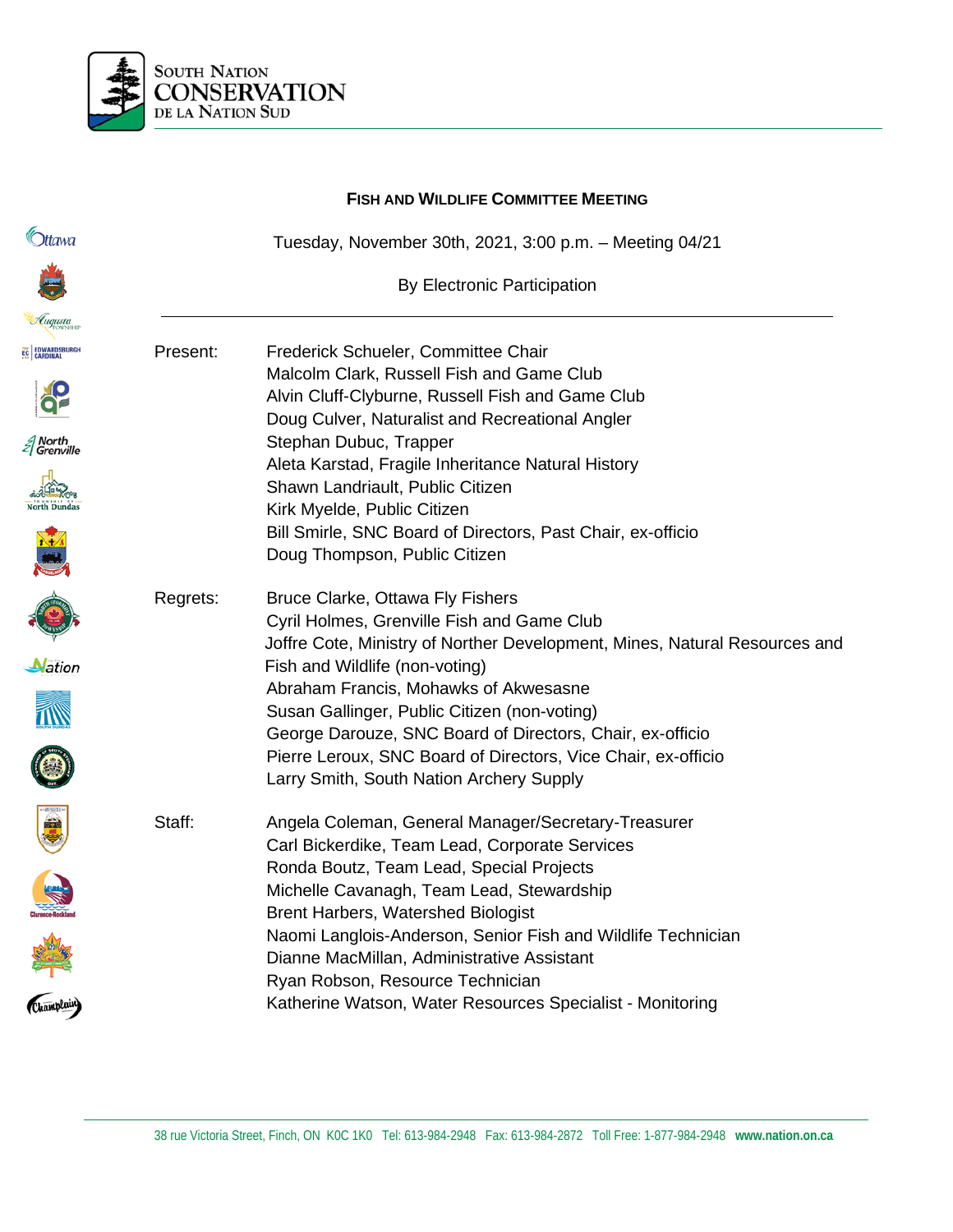

Fred Schueler, Committee Chair, called the Fish and Wildlife Committee meeting of November 30<sup>th</sup>, 2021 to order at 3:00 p.m.

## **APPROVAL OF FISH AND WILDLIFE COMMITTEE AGENDA**

RESOLUTION NO. FW-026/21 Moved by: Doug Thompson

Seconded by: Kirk Myelde

RESOLVED THAT: The Members approve the Fish and Wildlife Committee meeting agenda of November 30<sup>th</sup>, 2021 as submitted.

CARRIED

# **DECLARATION OF CONFLICT OF INTEREST**

There were no Declarations of Conflict of Interest.

#### **SNC FISH AND WILDLIFE PROJECT UPDATE – POWERPOINT PRESENTATION** Staff presented fish and wildlife project and program updates.

# **APPROVAL OF THE FISH AND WILDLIFE COMMITTEE MEETING MINUTES OF SEPTEMBER 7TH, 2021**

RESOLUTION NO. FW-027/21 Moved by: Malcolm Clark

Seconded by: Shawn Landriault

RESOLVED THAT: The Members approve the Fish and Wildlife Committee virtual meeting minutes of September 7<sup>th</sup>, 2021 as submitted.

CARRIED

#### **NEW BUSINESS**

# **UPDATE: CONSERVATION AUTHORITIES ACT – PHASE 1 REGULATIONS**

Angela Coleman, General Manager/Secretary-Treasurer presented the Fish and Wildlife Committee Members with a Conservation Authorities Act, Phase 1 Regulations update.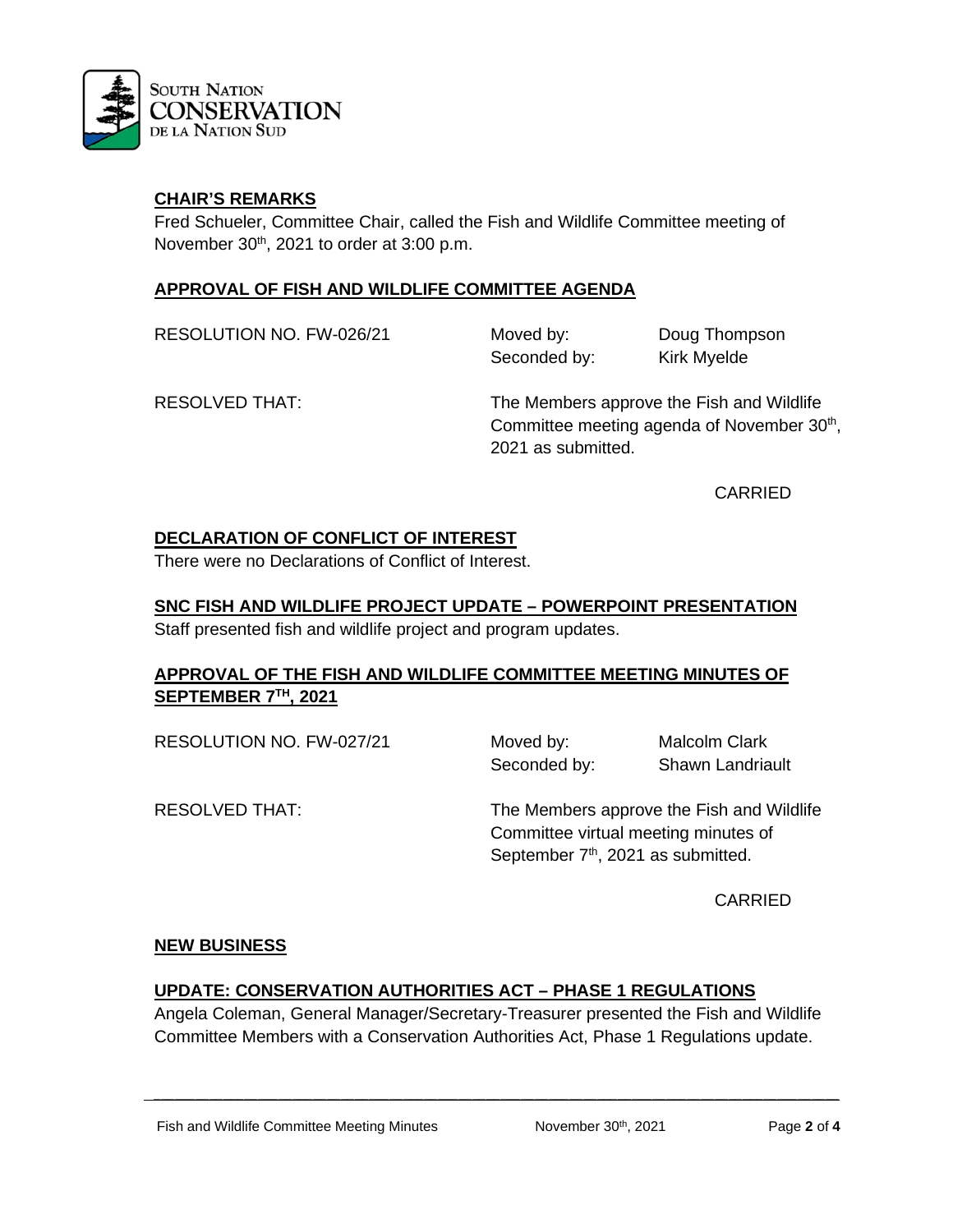

# **UPDATE: 2021 YEAR END REPORT**

RESOLUTION NO. FW-0/21 Moved by: Kirk Myelde

Seconded by: Malcolm Clark

RESOLVED THAT: The Fish and Wildlife Committee receive and file the 2021 Year End report.

CARRIED

#### **VOLUNTEER RECOGNITION: KIRK MYELDE**

RESOLUTION NO. FW-0/21 Moved by: Stéphane Dubuc Seconded by: Bill Smirle

RESOLVED THAT: The Fish and Wildlife Committee recognize Kirk Myelde for his time, effort, and dedication to SNC for helping collect the Bourget vernal pool water levels and listening for Western Chorus Frog calls in 2021.

#### CARRIED

#### **REQUEST FOR APPROVAL: 2022 FISH AND WILDLIFE COMMITTEE MEETING DATES**

| RESOLUTION NO. FW-0/21 | Moved by:<br>Seconded by: | Doug Thompson<br><b>Kirk Myelde</b>                                                     |  |
|------------------------|---------------------------|-----------------------------------------------------------------------------------------|--|
| <b>RESOLVED THAT:</b>  |                           | The Fish and Wildlife Committee approve the<br>Fish and Wildlife Committee 2022 meeting |  |
|                        | schedule as presented.    |                                                                                         |  |

CARRIED

#### **ROUNDTABLE DISCUSSIONS**

#### **A. COMMUNITY ENGAGEMENT ACTIVITIES**

• Bill Smirle advised the Committee of his presentation to North Dundas every six weeks to keep them informed. SNC 2022 Budget is being circulated to